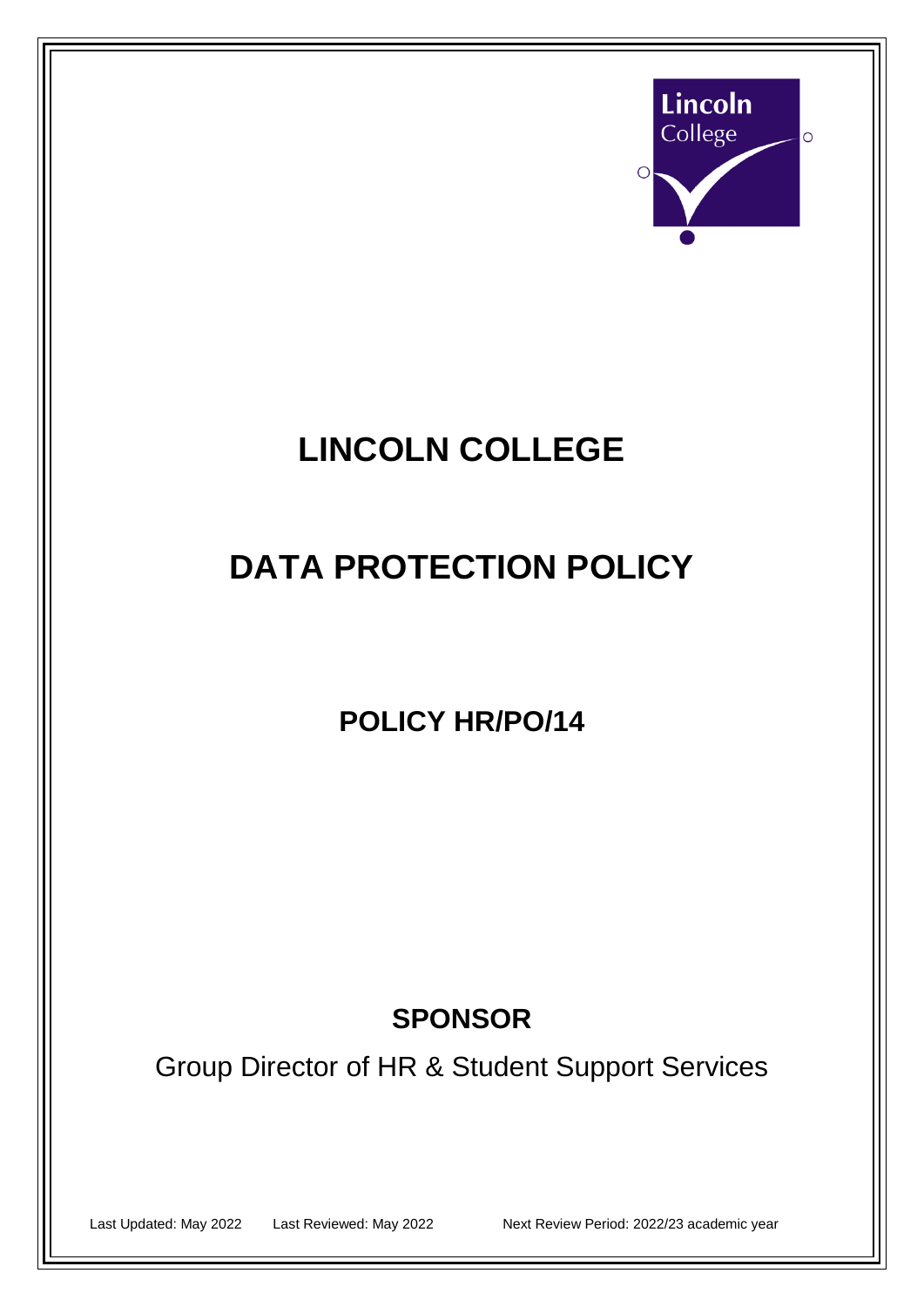#### **Equality and Diversity Statement**

Lincoln College strives to treat all its members and visitors fairly and aims to eliminate unjustifiable discrimination on the grounds of gender, race, nationality, ethnic or national origin, political beliefs or practices, disability, marital status, family circumstances, sexual orientation, spent criminal convictions, age or any other inappropriate grounds.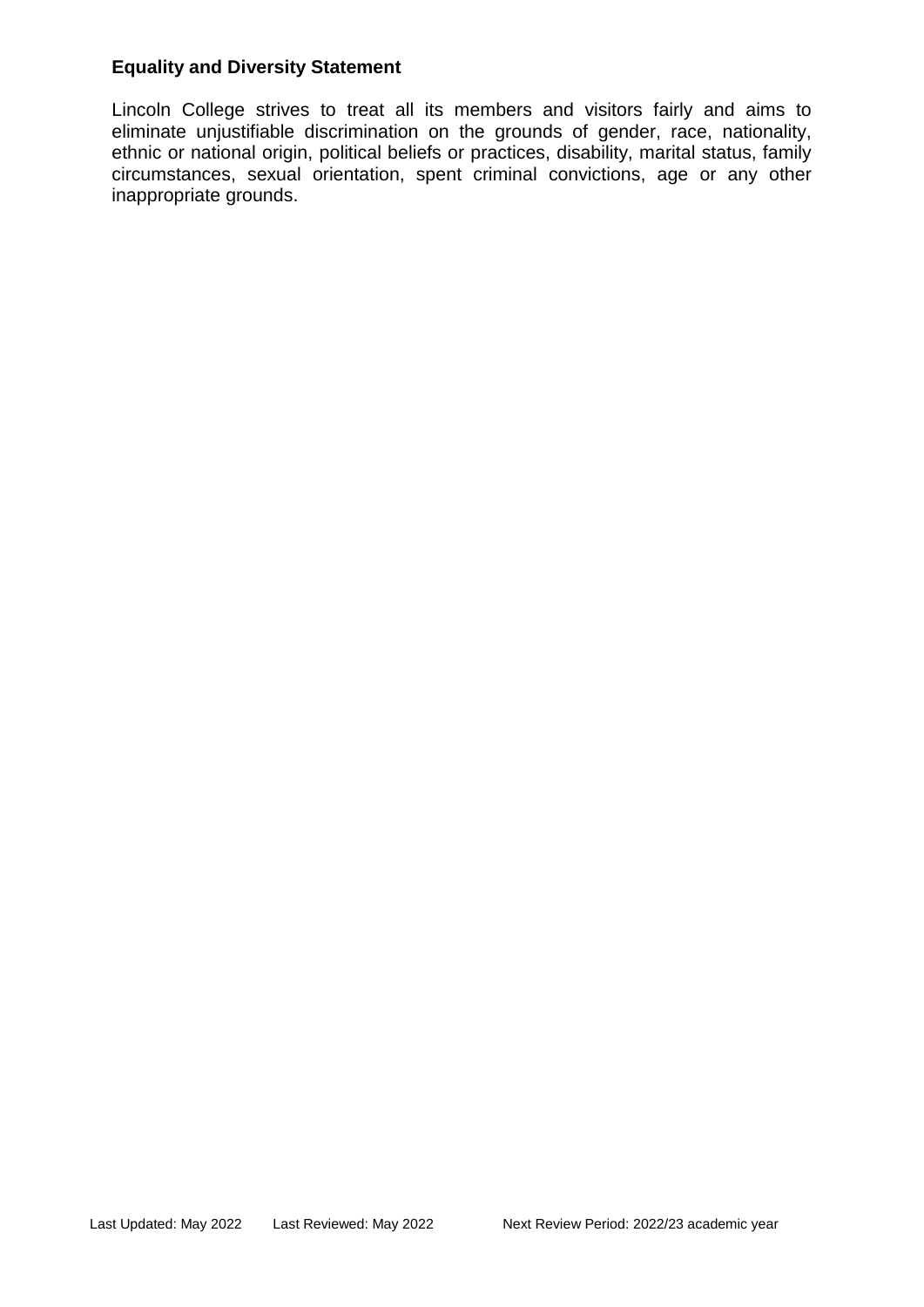## **LINCOLN COLLEGE**

# **DATA PROTECTION POLICY**

# **CONTENTS**

| Para           | <b>Content</b>                              | <b>Page Number</b> |
|----------------|---------------------------------------------|--------------------|
| 1              | Purpose                                     | 1                  |
| $\overline{2}$ | Aims                                        | 1                  |
| 3              | Introduction                                | 1                  |
| 4              | <b>Status of the Policy</b>                 | $\overline{2}$     |
| 5              | <b>Individual Rights</b>                    | $\overline{2}$     |
| 6              | <b>Data Security</b>                        | $\overline{4}$     |
| 7              | <b>Impact Assessments</b>                   | $\overline{4}$     |
| 8              | Data Breaches                               | $\overline{4}$     |
| 9              | <b>International Data Transfers</b>         | 5                  |
| 10             | <b>Individual Responsibilities</b>          | 5                  |
| 11             | Training                                    | 5                  |
| 12             | Conclusion                                  | 6                  |
| Appendix 1     | Guidelines for Retention of Personal Data   | $\overline{7}$     |
| Appendix 2     | Form for making a Subject Access Request    | 9                  |
| Appendix 3     | <b>Subject Access Request Procedure</b>     | 10                 |
|                | Appendix 4 Form for reporting a Data Breach | 11                 |
|                | Appendix 5 Data Breach Procedure Flowchart  | 13                 |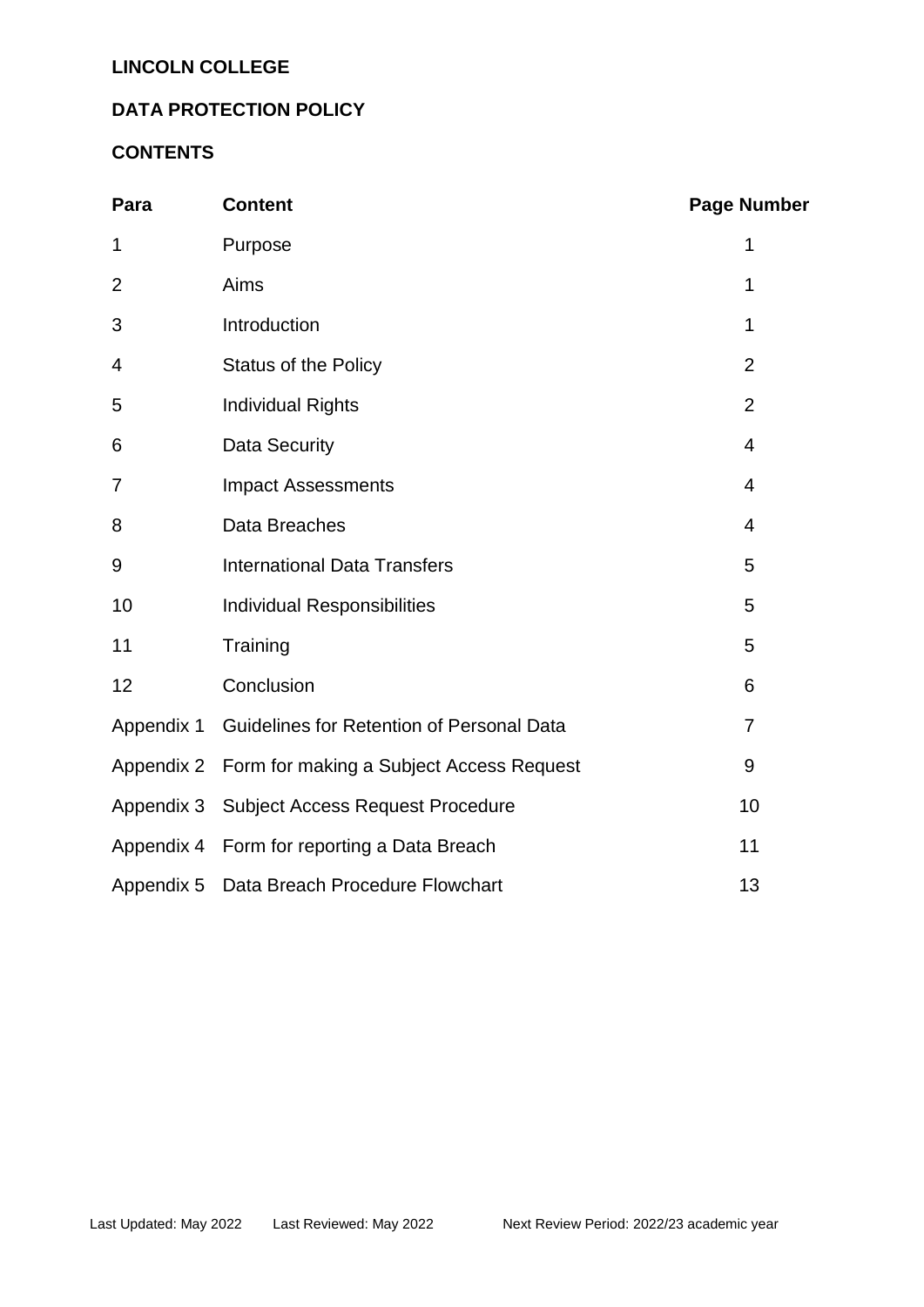#### **LINCOLN COLLEGE**

## **DATA PROTECTION POLICY**

### **1 PURPOSE**

- 1.1 Lincoln College is committed to being transparent about how it collects and uses the personal data of its workforce and students and to meeting its data protection obligations. This policy sets out the organisation's commitment to data protection together with individual rights and obligations in relation to personal data.
- 1.2 This policy applies to the personal data of job applicants, employees, workers, contractors, volunteers, interns, apprentices and former employees, referred to as HR-related personal data. This policy also applies to the personal data of students.
- 1.3 The organisation has appointed the Clerk to the Corporation as its Data Protection Officer. Their role is to inform and advise the organisation on its data protection obligations. The Clerk can be contacted at [dpo@lincolncollege.ac.uk.](mailto:dpo@lincolncollege.ac.uk) Questions about this policy, or requests for further information, should be directed to the Data Protection Officer.

### **2 AIMS**

The aims of the policy include the following:

- To explain the responsibilities of staff under the General Data Protection Regulation and Data Protection Act (the UK's implementation of the GDPR)
- To explain the rights of individuals as data subjects
- To explain how data breaches are handled
- To provide information on the retention of data.

### **3 INTRODUCTION**

- 3.1 Lincoln College needs to keep certain information about its employees, students and other users to allow it to monitor performance, achievements, and health and safety, for example. It is also necessary to process information so that staff can be recruited and paid, courses organised and legal obligations to funding bodies and government complied with. To comply with the law, information must be collected and used fairly, stored safely and not disclosed to any other person unlawfully. To do this, Lincoln College must comply with the following data protection principles which are set out in the General Data Protection Regulation (often known as GDPR):
	- The organisation processes personal data lawfully, fairly and in a transparent manner
	- The organisation collects personal data only for specified. explicit and legitimate purposes
	- The organisation processes personal data only where it is adequate, relevant and limited to what is necessary for the purposes of processing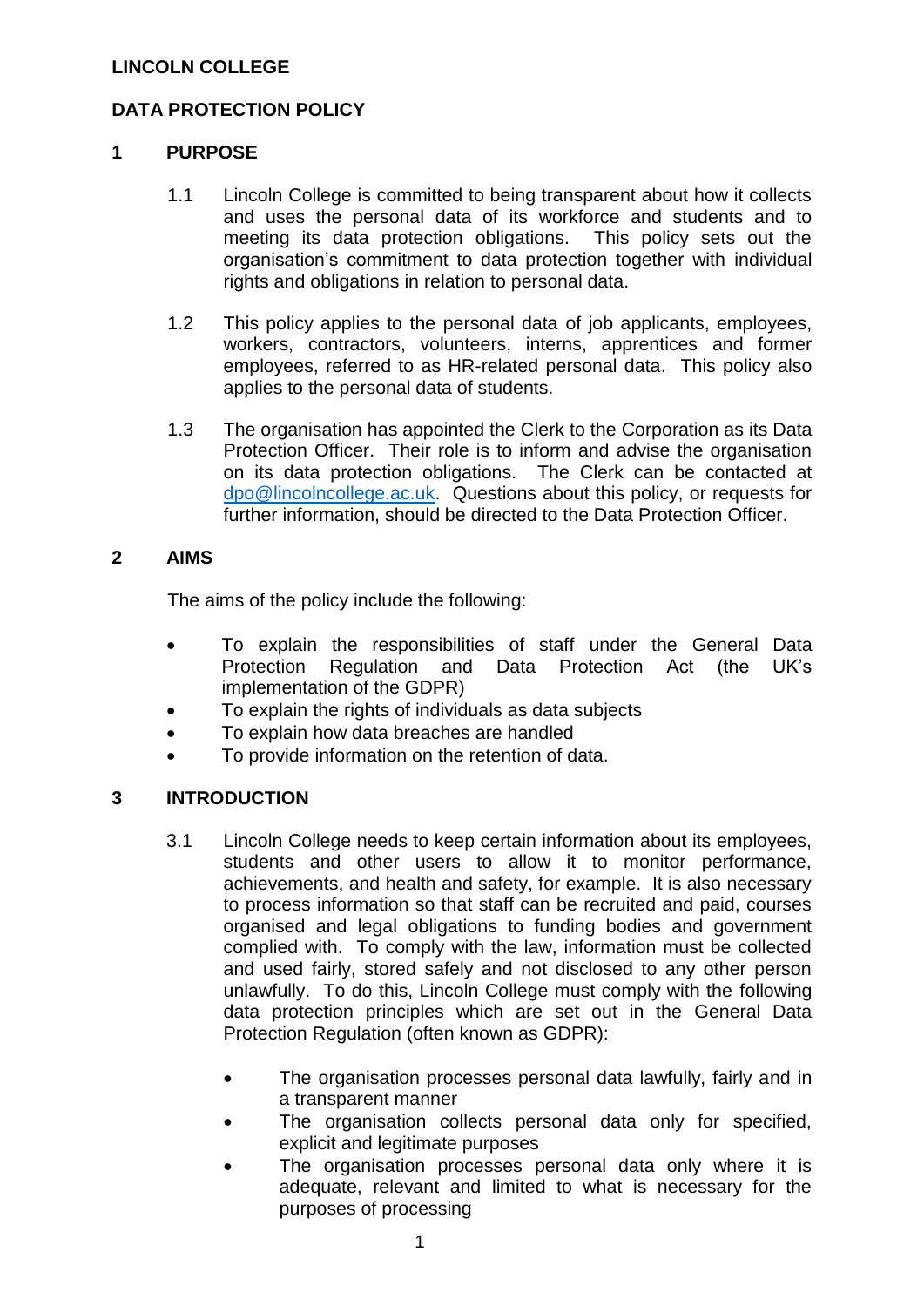- The organisation keeps accurate personal data and takes all reasonable steps to ensure that inaccurate personal data is rectified or deleted without delay
- The organisation keeps personal data only for the period necessary for processing
- The organisation adopts appropriate measures to make sure that personal data is secure and protected against unauthorised or unlawful processing and accidental loss, destruction or damage.
- 3.2 Lincoln College and all staff, or others who process or use any personal information, must ensure that they follow these principles at all times. In order to ensure that this happens, Lincoln College has developed its Data Protection Policy.
- 3.3 Key definitions are detailed below:
	- Personal data: is any information that relates to a living individual who can be identified from that information. Processing is any use that is made of data, including collecting, storing, amending, disclosing or destroying it
	- Special categories of personal data: is information about an individual's racial or ethnic origin, political opinions, religious or philosophical beliefs, trade union membership, health, sex life or sexual orientation and biometric data
	- Criminal records data: is information about an individual's criminal convictions and offences and information relating to criminal allegations and proceedings.

# **4 STATUS OF THE POLICY**

- 4.1 This policy does not form part of the formal contract of employment, but it is a condition of employment that employees will abide by the rules and policies made by Lincoln College from time to time. Any failures to follow the policy can therefore result in disciplinary proceedings, including dismissal.
- 4.2 Any member of staff, who considers that the policy has not been followed in respect of personal data about themselves, should raise the matter with the designated data controller initially. If the matter is not resolved it should be raised as a formal grievance.

### **5 INDIVIDUAL RIGHTS**

As a data subject, individuals have a number of rights in relation to their personal data.

#### Subject Access Requests

5.1 Individuals have the right to make a subject access request. If an individual makes a subject access request, the organisation will tell him/her: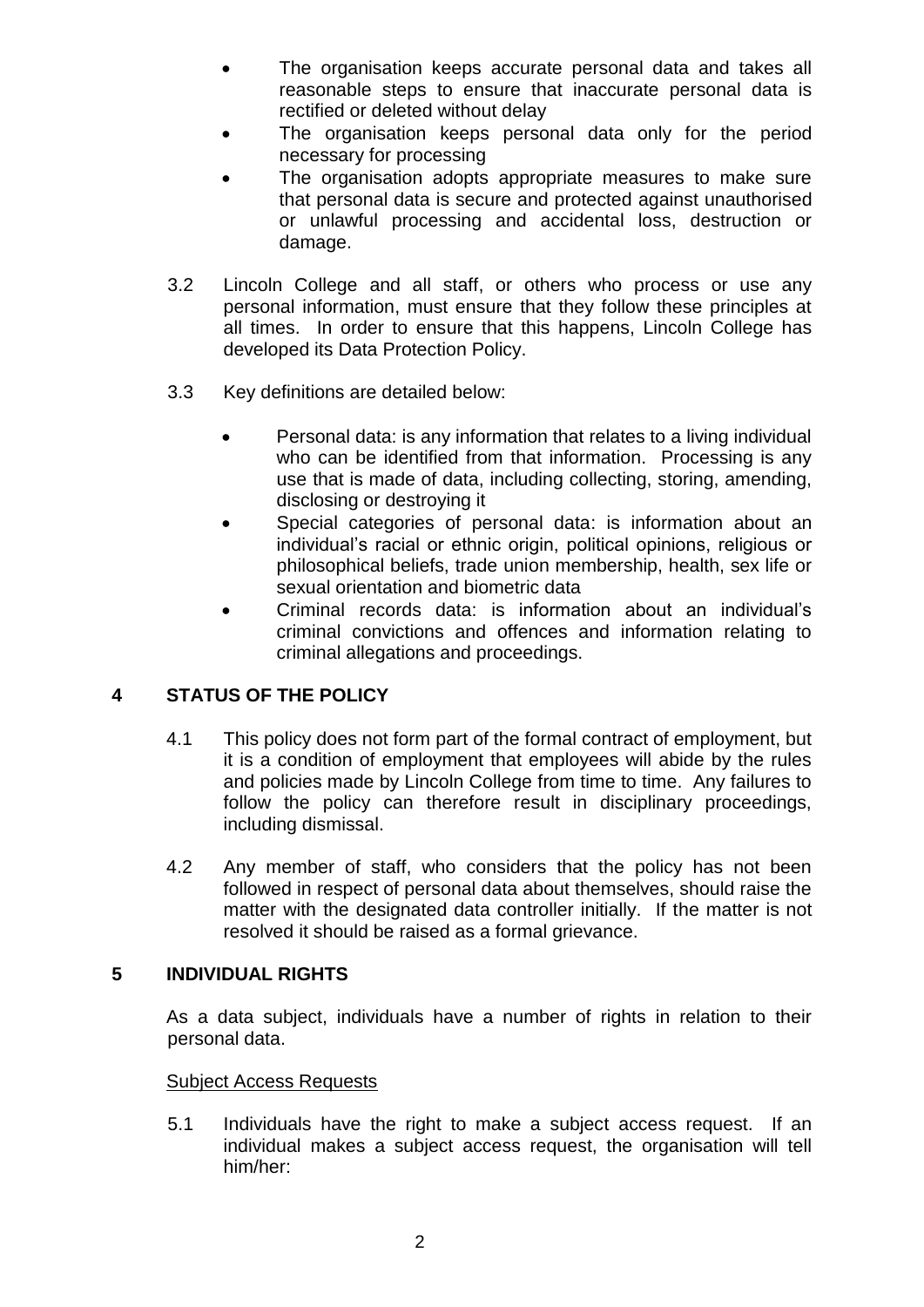- Whether or not his/her data is processed and if so, why, the categories of personal data concerned and the source of the data if it is not collected from the individual
- To whom his/her data is or may be disclosed, including to recipients located outside the European Economic Area and the safeguards that apply to such transfers
- For how long his/her personal data is stored
- His/her rights to rectification or erasure of data, or to restrict or object to processing
- His/her right to complain to the Information Commissioner if he/she thinks the organisation has failed to comply with his/her data protection rights, and
- Whether or not the organisation carries out automated decisionmaking and the logic involved in any such decision-making.
- 5.2 The organisation will also provide the individual with a copy of the personal data undergoing processing. This will normally be in electronic form if the individual has made a request electronically, unless he/she agrees otherwise.
- 5.3 To make a subject access request, the individual should send the request to [dpo@lincolncollege.ac.uk](mailto:dpo@lincolncollege.ac.uk) using the form at appendix 2. In some cases, the organisation may need to ask for proof of identification before the request can be processed. The organisation will inform the individual if it needs to verify his/her identity and the document it requires.
- 5.4 The procedure to be followed following a subject access request is illustrated on the flowchart at appendix 3.
- 5.5 The organisation will normally respond to a request within a period of one month from the date it is received. In some cases, such as where the organisation processes large amounts of the individual's data, it may respond within three months of the date the request is received. The organisation will write to the individual within one month of receiving the original request to tell him/her if this is the case.
- 5.6 If a subject access request is manifestly unfounded or excessive, the organisation is not obliged to comply with it. Alternatively, the organisation can agree to respond but will charge a fee which will be based on the administrative cost of responding to the request. A subject access request is likely to be manifestly unfounded or excessive where it repeats a request to which the organisation has already responded. If an individual submits a request that is unfounded or excessive, the organisation will notify him/her that this is the case and whether or not it will respond to it.

# Other Rights

- 5.7 Individuals have a number of other rights in relation to their personal data. They can require the organisation to:
	- Rectify inaccurate data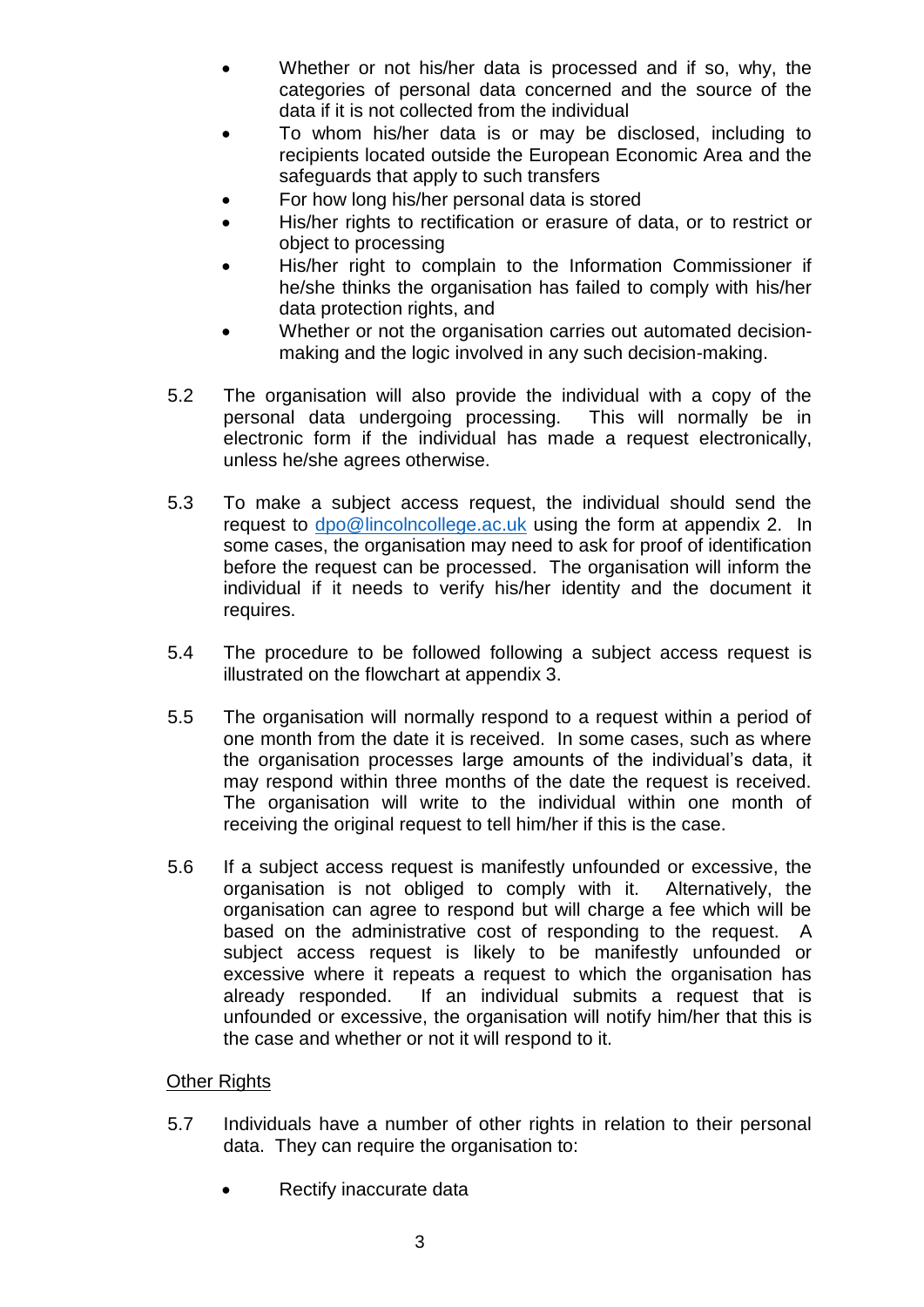- Stop processing or erase data that is no longer necessary for the purposes of processing
- Stop processing or erase data if the individual's interest override the organisation's legitimate grounds for processing data (where the organisation relies on its legitimate interests as a reason for processing data)
- Stop processing or erase data if processing is unlawful, and
- Stop processing data for a period if data is inaccurate or if there is a dispute about whether or not the individual's interests override the organisation's legitimate grounds for processing data.
- 5.8 To ask the organisation to take any of these steps, the individual should send the request to [dpo@lincolncollege.ac.uk.](mailto:dpo@lincolncollege.ac.uk)

# **6 DATA SECURITY**

- 6.1 The organisation takes the security of personal data seriously. The organisation has internal policies and controls in place to protect personal data against loss, accidental destruction, misuse or disclosure and to ensure that data is not accessed, except by employees in the proper performance of their duties.
- 6.2 Where the organisation engages third parties to process personal data on its behalf, such parties do so on the basis of written instructions, are under a duty of confidentiality and are obliged to implement appropriate technical and organisational measures to ensure the security of data.

## **7 IMPACT ASSESSMENTS**

Some of the processing that the organisation carries out may result in risks to privacy. Where processing would result in a high risk to individual's rights and freedoms, the organisation will carry out a data protection impact assessment to determine the necessity and proportionality of processing. This will include considering the purposes for which the activity is carried out, the risks for individuals and the measures that can be put in place to mitigate those risks.

### **8 DATA BREACHES**

- 8.1 If the organisation discovers that there has been a breach of personal data that poses a risk to the rights and freedoms of individuals, it will report it to the Information Commissioner within 72 hours of discovery. The organisation will record all data breaches regardless of their effect.
- 8.2 Any data breaches must be reported using the form at appendix 4. The DPO inbox is monitored on a daily basis. If the DPO is absent, the responsibility for checking the inbox will fall to one of the working group members.
- 8.3 If the breach is likely to result in a high risk to the rights and freedoms of individuals, it will tell affected individuals that there has been a breach and provide them with information about its likely consequences and the mitigation measures it has taken.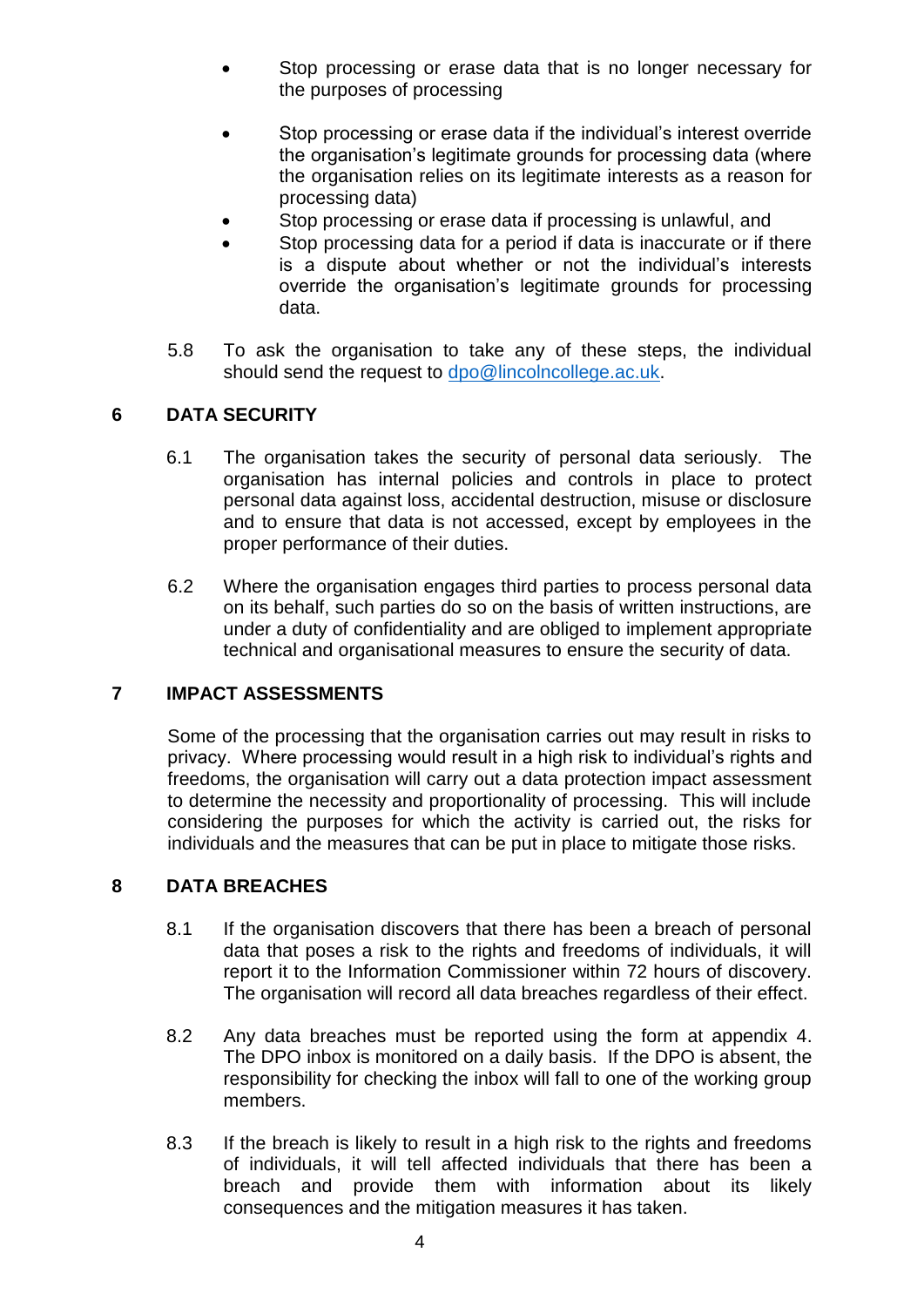8.4 The procedure to be followed upon notification of a data breach is illustrated at appendix 5.

# **9 INTERNATIONAL DATA TRANSFERS**

The organisation will not transfer student data to countries outside the EEA. The organisation will not transfer staff data to countries outside of the EEA, with the exception of staff that work in China where a CV is required to support the visa application process.

#### **10 INDIVIDUAL RESPONSIBILITIES**

- 10.1 Individuals are responsible for helping the organisation keep their personal data up to date. Individuals should let the organisation know if data provided to the organisation changes. For example, if a staff member moves house or changes his/her bank details, their iTrent Self-Service account should be updated.
- 10.2 Individuals may have access to the personal data of other individuals such as students. Where this is the case, the organisation relies on individuals to help meet its data protection obligations to staff and students.
- 10.3 Individuals who have access to personal data are required:
	- to access only data that they have authority to access and only for authorised purposes
	- not to disclose data except to individuals (whether inside or outside the organisation) who have appropriate authorisation
	- to keep data secure (for example by complying with rules on access to premises, computer access, including password protection, and secure file storage and destruction)
	- not to remove personal data, or devices containing or that can be used to access personal data, from the organisation's premises without adopting appropriate security measures (such as encryption or password protection) to secure the data and the device
	- not to store personal data on local drives or on personal devices that are used for work purposes, and
	- to report data breaches of which they become aware to the Data Protection Officer (Clerk to the Corporation) immediately.
- 10.4 Failure to observe these requirements may amount to a disciplinary offence, which will be dealt with under the organisation's disciplinary procedures. Significant or deliberate breaches of this policy, such as accessing employee or student data without authorisation or a legitimate reason to do so, may constitute gross misconduct and could lead to dismissal without notice.

### **11 TRAINING**

11.1 The organisation will provide training to all individuals about their data protection responsibilities as part of the induction process.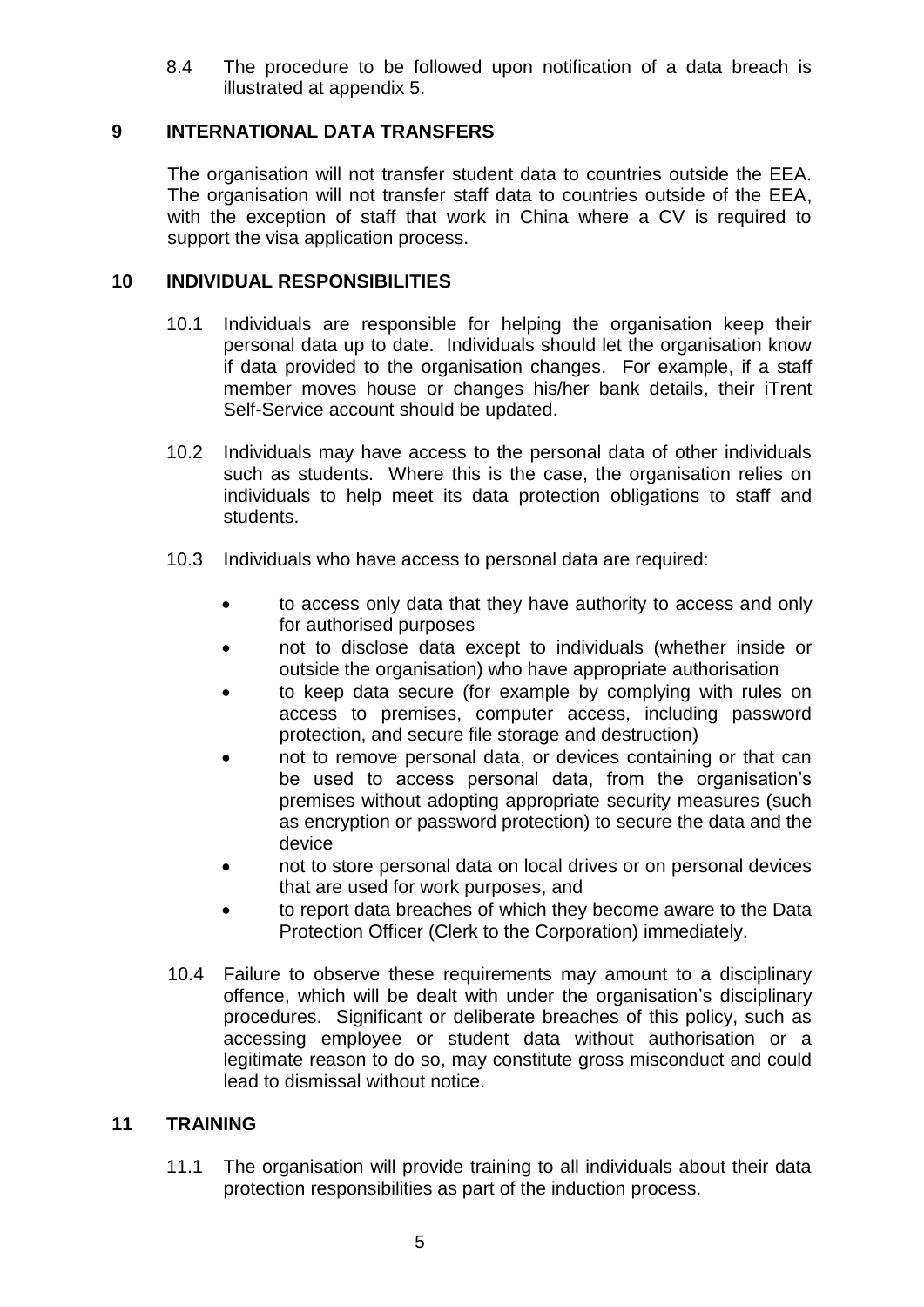11.2 Individuals whose roles require regular access to personal data will have a mandatory requirement to complete data protection training.

# **12 CONCLUSION**

Compliance with the General Data Protection Regulation is the responsibility of all members of Lincoln College. Any deliberate breach of the Data Protection Policy may lead to disciplinary action being taken, access to Lincoln College facilities being withdrawn, or even a criminal prosecution. Any question or concerns about the interpretation or operation of this policy should be taken up with the Data Protection Officer.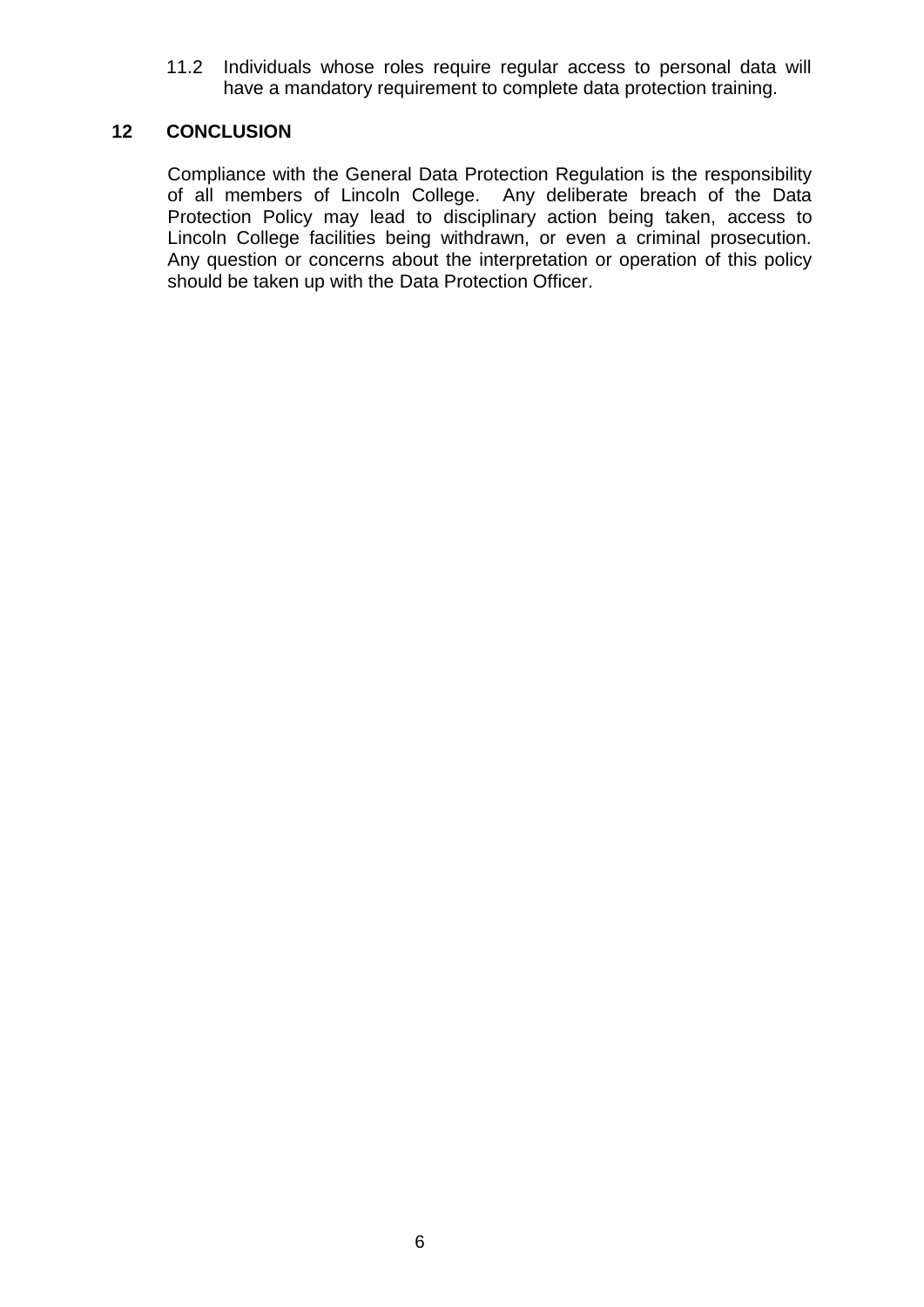# **GUIDELINES FOR RETENTION OF PERSONAL DATA**

| <b>Type of Data</b>                                        | <b>Suggested Retention Period</b>       | <b>Reason</b>                                           |
|------------------------------------------------------------|-----------------------------------------|---------------------------------------------------------|
| Personnel files including                                  | 15 years from the end of                | References and potential                                |
| training records and notes                                 | employment                              | litigation. 15 year                                     |
| of disciplinary and                                        |                                         | requirement due to                                      |
| grievance hearings.                                        |                                         | <b>College Personnel having</b>                         |
|                                                            |                                         | contact with children                                   |
| Application forms/interview                                | At least 6 months from the date of      | Time limits on litigation                               |
| notes (for unsuccessful                                    | the interviews.                         |                                                         |
| candidates)                                                |                                         |                                                         |
| Redundancy details                                         | 6 years from the date of                | As above                                                |
|                                                            | redundancy                              |                                                         |
| Income Tax and NI                                          | At least 3 years after the end of       | Income Tax (Employment)                                 |
| returns, including                                         | the financial year to which the         | <b>Regulations 1993</b>                                 |
| correspondence with                                        | records relate                          |                                                         |
| <b>HMRC</b>                                                |                                         |                                                         |
| <b>Statutory Maternity Pay</b><br>records and calculations | As above                                | <b>Statutory Maternity Pay</b>                          |
|                                                            |                                         | (General) Regulations<br>2014                           |
| <b>Parental Leave</b>                                      |                                         | <b>Parental Leave</b>                                   |
|                                                            | 18 years from the birth of the<br>child |                                                         |
|                                                            |                                         | <b>Regulations 2013</b><br><b>Shared Parental Leave</b> |
|                                                            |                                         |                                                         |
|                                                            | 6 years from the end of                 | <b>Regulations 2014</b><br><b>Statutory Sick Pay</b>    |
| <b>Statutory Sick Pay records</b><br>and calculations      | employment                              | <b>Regulations 2014</b>                                 |
| Wages and salary records                                   | 6 years                                 | <b>Taxes Management Act</b>                             |
|                                                            |                                         | 1970                                                    |
| National Minimum Wage                                      | 6 years after the end of the pay        | National Minimum Wage                                   |
| records                                                    | reference period following the          | (Amendment) Regulations                                 |
|                                                            | one that the records cover              | 2021                                                    |
| Accident books, and                                        | 3 years after the date of the last      | RIDDOR 1995                                             |
| records and reports of                                     | entry                                   | <b>Limitation Act 1980</b>                              |
| accidents                                                  |                                         |                                                         |
| <b>Health records</b>                                      | During employment                       | <b>Management of Health</b>                             |
|                                                            |                                         | and Safety at Work                                      |
|                                                            |                                         | Regulations                                             |
| Health records where                                       | 3 years                                 | Limitation period for                                   |
| reason for termination of                                  |                                         | personal injury claims                                  |
| employment is connected                                    |                                         |                                                         |
| with health, including                                     |                                         |                                                         |
| stress related illness.                                    |                                         |                                                         |
| Medical Records kept by                                    | 40 years from the date of the last      | COSHH 1999 & 2002                                       |
| reason of the Control of                                   | entry                                   |                                                         |
| Substances Hazardous to                                    |                                         |                                                         |
| <b>Health Regulations</b>                                  |                                         |                                                         |
| Records of tests and                                       | 5 years from the date on which          | COSHH 1999 & 2002                                       |
| examination of control                                     | the tests were carried out              |                                                         |
| systems and protective                                     |                                         |                                                         |
| equipment under the                                        |                                         |                                                         |
| <b>Control of Substances</b>                               |                                         |                                                         |
| <b>Hazardous to Health</b>                                 |                                         |                                                         |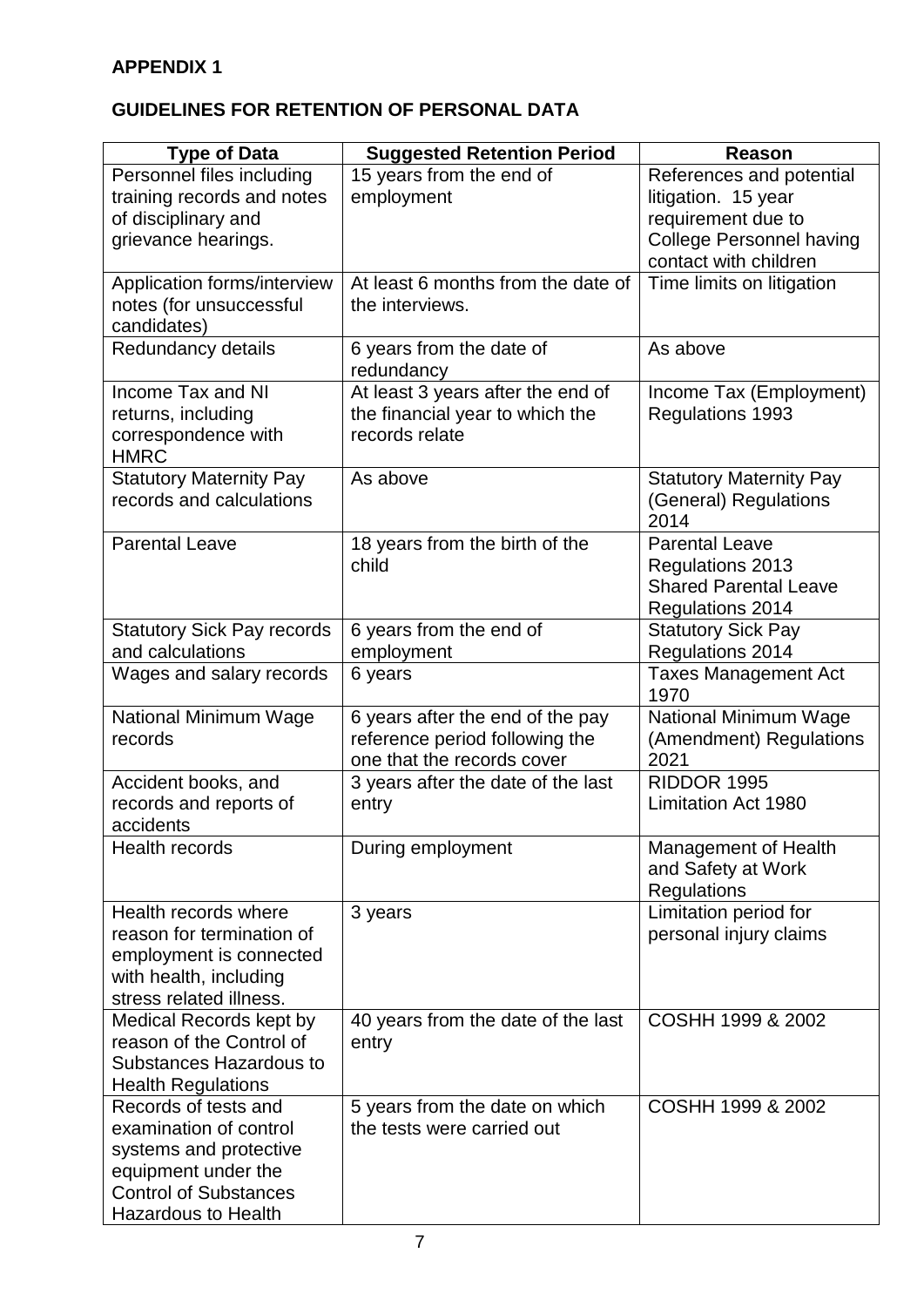| <b>Regulations (COSHH)</b>                                                                                   |                                                                                                                                                      |                                                                                                                    |
|--------------------------------------------------------------------------------------------------------------|------------------------------------------------------------------------------------------------------------------------------------------------------|--------------------------------------------------------------------------------------------------------------------|
| Medical records under the<br>Control of Asbestos at<br><b>Work Regulations</b><br>Medical records containing | 40 years from the date of the last<br>entry                                                                                                          | The Control of Asbestos at<br><b>Work Regulations 2002</b><br>(SI 2002/ 2675). Also see<br>the Control of Asbestos |
| details of employees<br>exposed to asbestos<br><b>Medical examination</b><br>certificates                    | 4 years from the date of issue                                                                                                                       | Regulations 2006 (SI<br>2006/2739) and the<br><b>Control of Asbestos</b><br>Regulations 2012 (SI<br>2012/632)      |
| Medical records under the<br>Ionising Radiations<br><b>Regulations 1999</b>                                  | Until the person reaches 75 years<br>of age, but in any event for at<br>least 50 years                                                               | The Ionising Radiations<br><b>Regulations 1999</b><br>(SI 1999/3232)                                               |
| Student records, including<br>academic achievements,<br>and conduct                                          | At least 6 years from the date the<br>student leaves Lincoln College, in<br>case of litigation for negligence.<br>At least 10 years for personal and | Limitation period for<br>negligence                                                                                |
|                                                                                                              | academic references, with the<br>agreement of the student.                                                                                           |                                                                                                                    |
| Records relating to<br>Children & Young Adults                                                               | Until the child/young adult<br>reaches the age of 21                                                                                                 | <b>Limitation Act 1980</b>                                                                                         |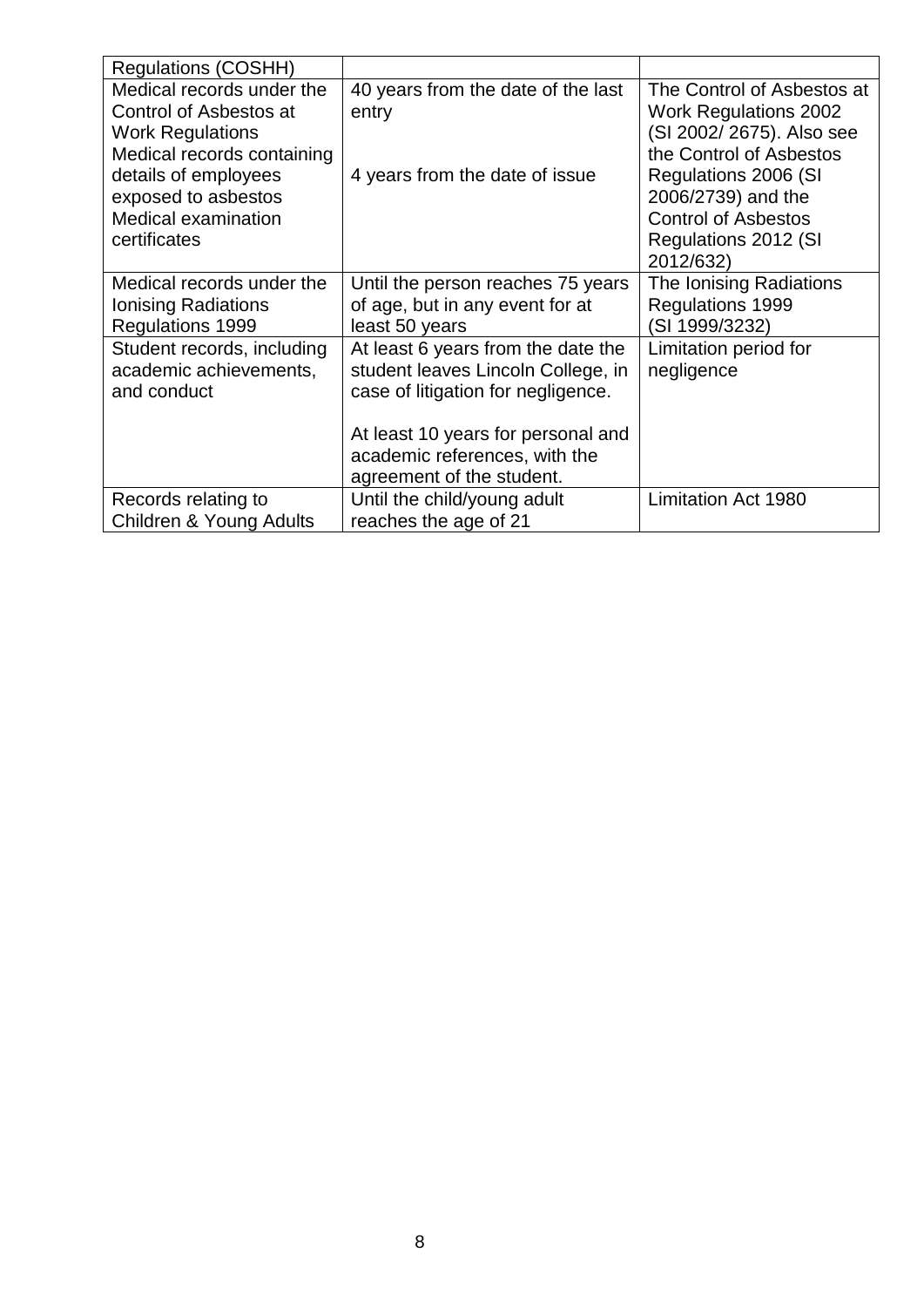# **FORM FOR MAKING A SUBJECT ACCESS REQUEST**

| Name:                                                                                                                                                                                                                                                                                                                                                                                                                               |  |  |
|-------------------------------------------------------------------------------------------------------------------------------------------------------------------------------------------------------------------------------------------------------------------------------------------------------------------------------------------------------------------------------------------------------------------------------------|--|--|
| Daytime telephone number:                                                                                                                                                                                                                                                                                                                                                                                                           |  |  |
| Email:                                                                                                                                                                                                                                                                                                                                                                                                                              |  |  |
| Address:                                                                                                                                                                                                                                                                                                                                                                                                                            |  |  |
| <b>Employee/Student Number:</b>                                                                                                                                                                                                                                                                                                                                                                                                     |  |  |
| By completing this form, you are making a request under the Data Protection Regulation for<br>information held about you by the college that you are eligible to receive                                                                                                                                                                                                                                                            |  |  |
| Required information (and any relevant dates):<br>[Example: Emails between "A" and "B" from 1 May 2020 to 31 July 2021]                                                                                                                                                                                                                                                                                                             |  |  |
| By signing below, you indicate that you are the individual named above. The organisation cannot<br>accept requests regarding your personal data from anyone else, including family members. We may<br>need to contact you for further identifying information before responding to your request. You warrant<br>that you are the individual named and will fully indemnify us for all losses, costs and expenses if you<br>are not. |  |  |
| Please return this form to dpo@lincolncollege.ac.uk                                                                                                                                                                                                                                                                                                                                                                                 |  |  |
| Please allow 28 days for a reply                                                                                                                                                                                                                                                                                                                                                                                                    |  |  |
| Data subject's signature:                                                                                                                                                                                                                                                                                                                                                                                                           |  |  |
| Date:                                                                                                                                                                                                                                                                                                                                                                                                                               |  |  |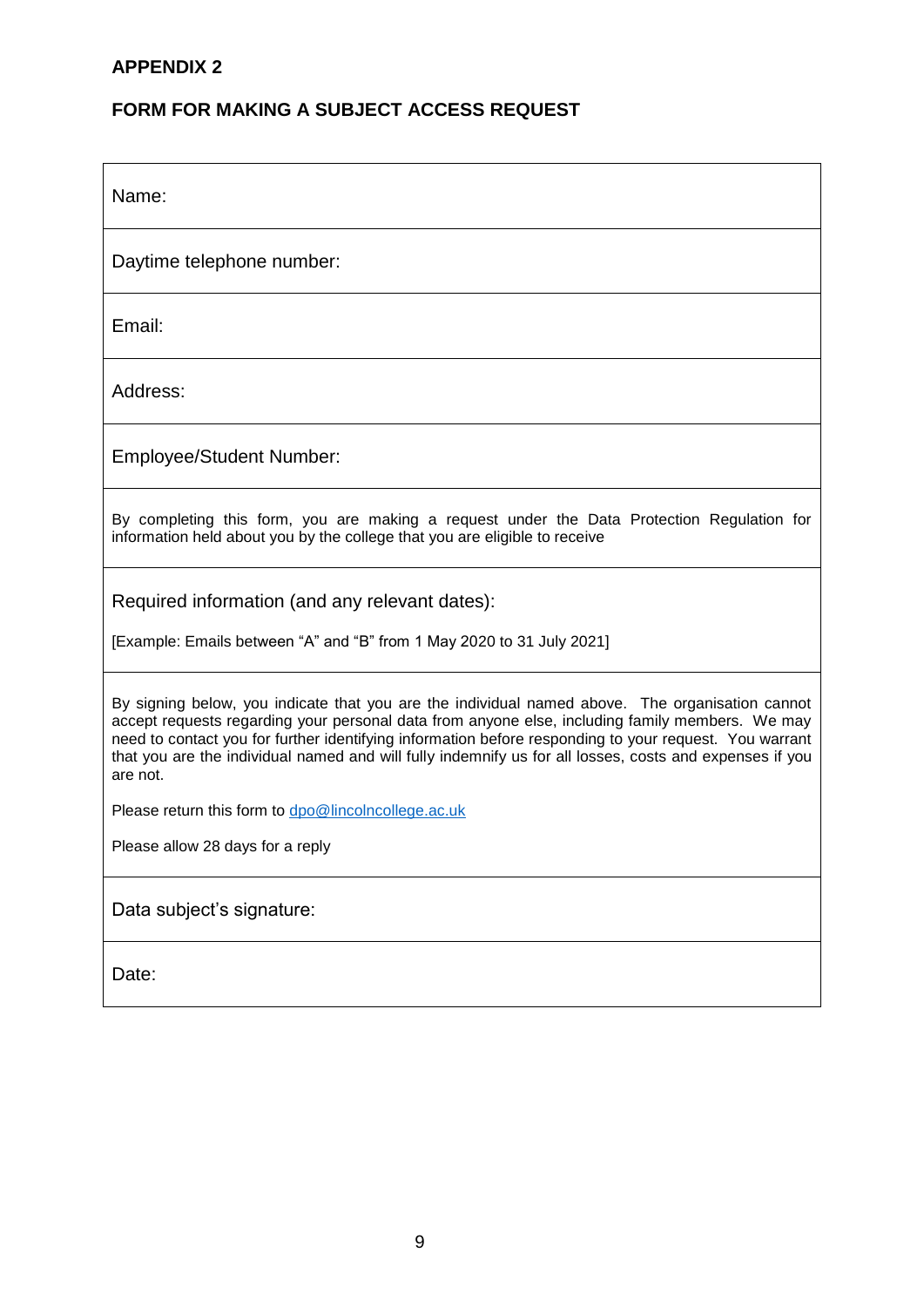# **APPENDIX 3 SUBJECT ACCESS REQUEST PROCEDURE**

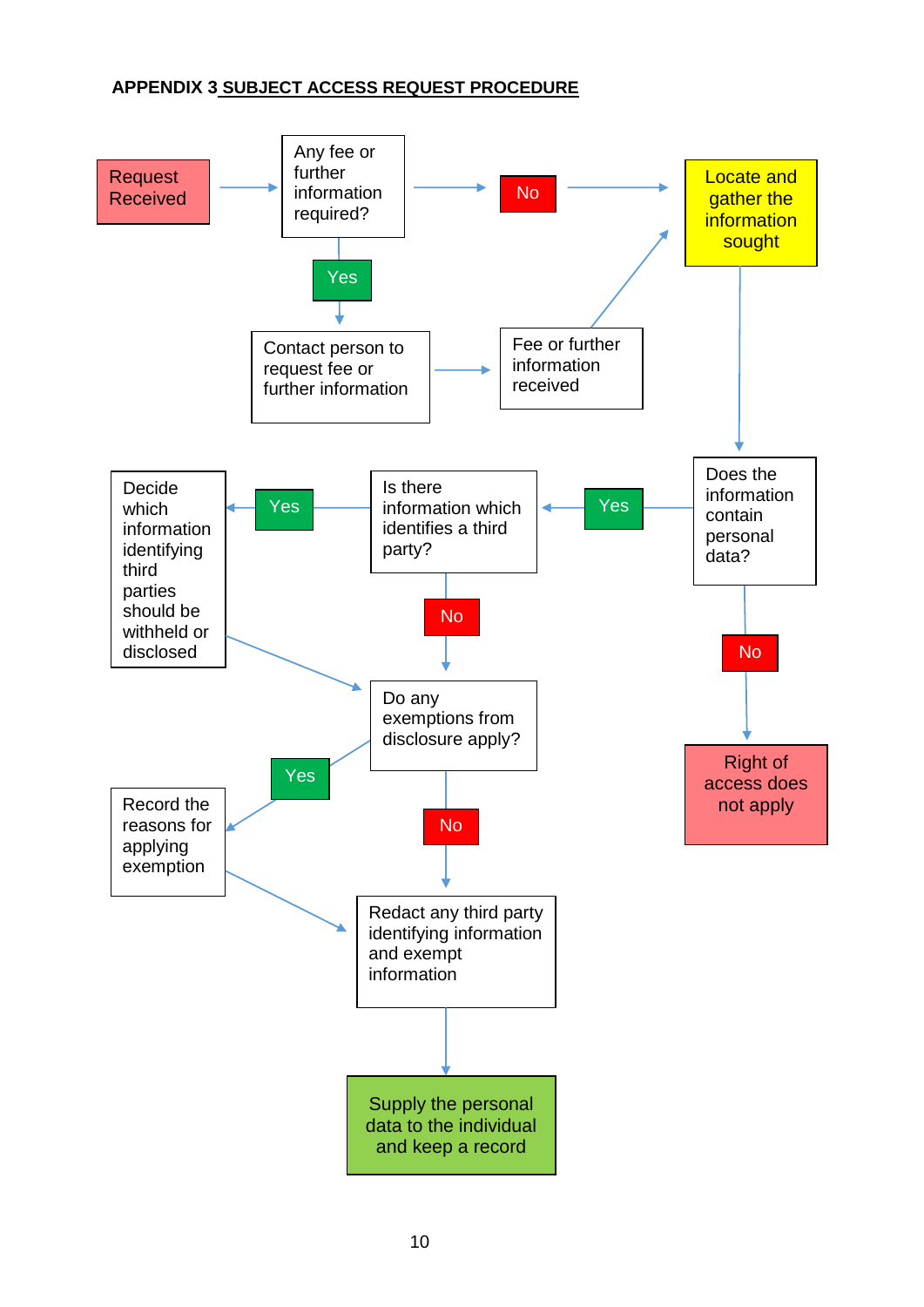# **FORM FOR REPORTING A DATA BREACH**

Please act promptly to report any data breaches. If you discover a data breach, please notify your Head of Department/School immediately, complete Section 1 of this form and email it to [dpo@lincolncollege.ac.uk](mailto:dpo@lincolncollege.ac.uk)

| Section 1: Notification of Data Security<br><b>Breach</b>              | To be completed by the person reporting<br>the incident |
|------------------------------------------------------------------------|---------------------------------------------------------|
| Date incident was discovered:                                          |                                                         |
| Date(s) of incident:                                                   |                                                         |
| Place of incident:                                                     |                                                         |
| Name and Job Title of person reporting<br>incident:                    |                                                         |
| Contact Details (email and extension<br>number):                       |                                                         |
| Description of incident:                                               |                                                         |
|                                                                        |                                                         |
|                                                                        |                                                         |
|                                                                        |                                                         |
|                                                                        |                                                         |
|                                                                        |                                                         |
|                                                                        |                                                         |
| Number of data subjects affected:                                      |                                                         |
| Provide details of any personal data that<br>has been placed at risk:  |                                                         |
|                                                                        |                                                         |
| Brief description of any action taken at<br>the time of the discovery: |                                                         |
|                                                                        |                                                         |
|                                                                        |                                                         |
|                                                                        |                                                         |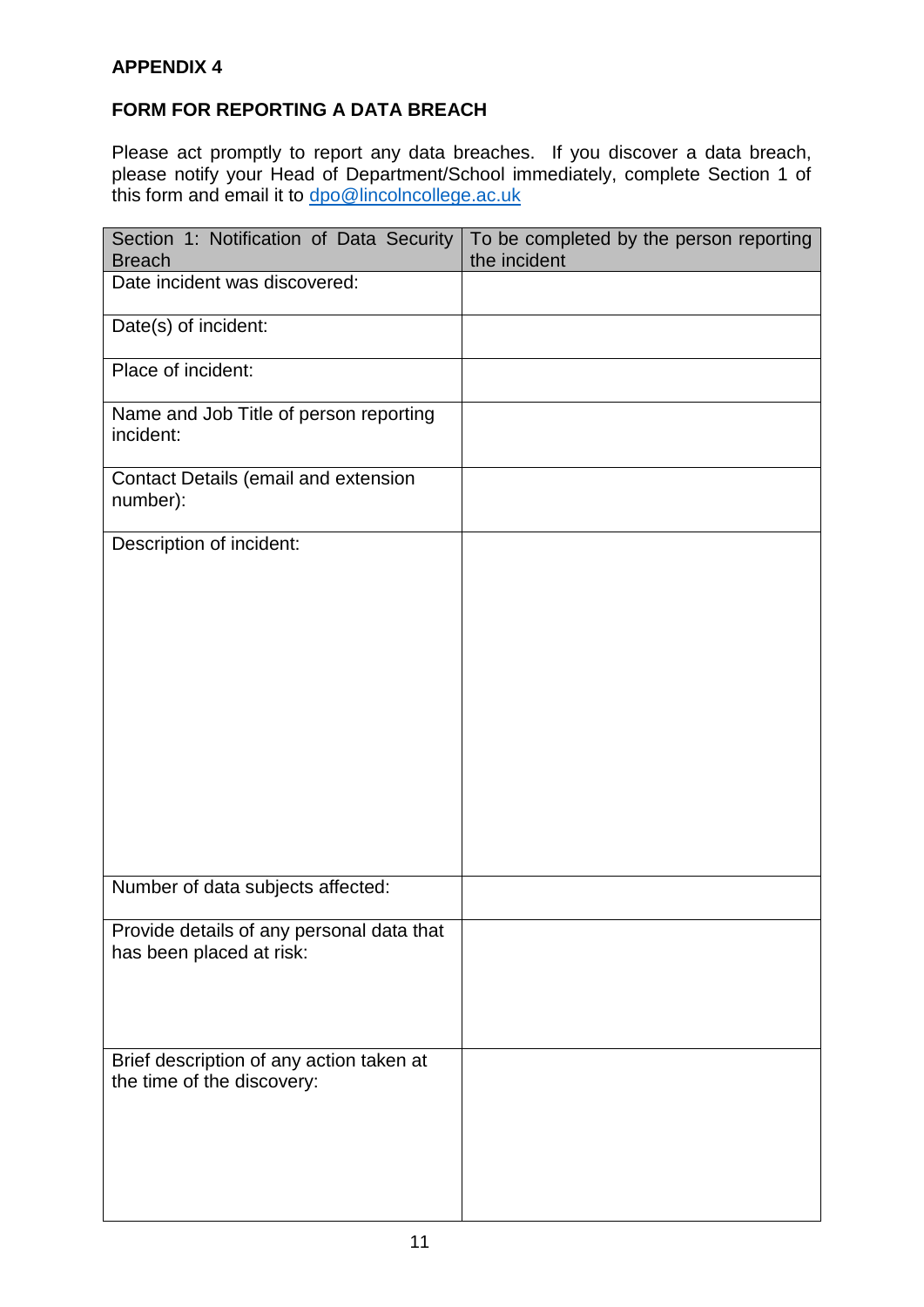| Section 2: Action Taken                                                     | To be completed by the DPO |
|-----------------------------------------------------------------------------|----------------------------|
| Incident Number:                                                            | e.g. year/001              |
| Date of notification to Information<br>Commissioner's Office (if relevant): |                            |
| Date of notification to data subject(s):                                    |                            |
| Follow-up action required/recommended:                                      |                            |